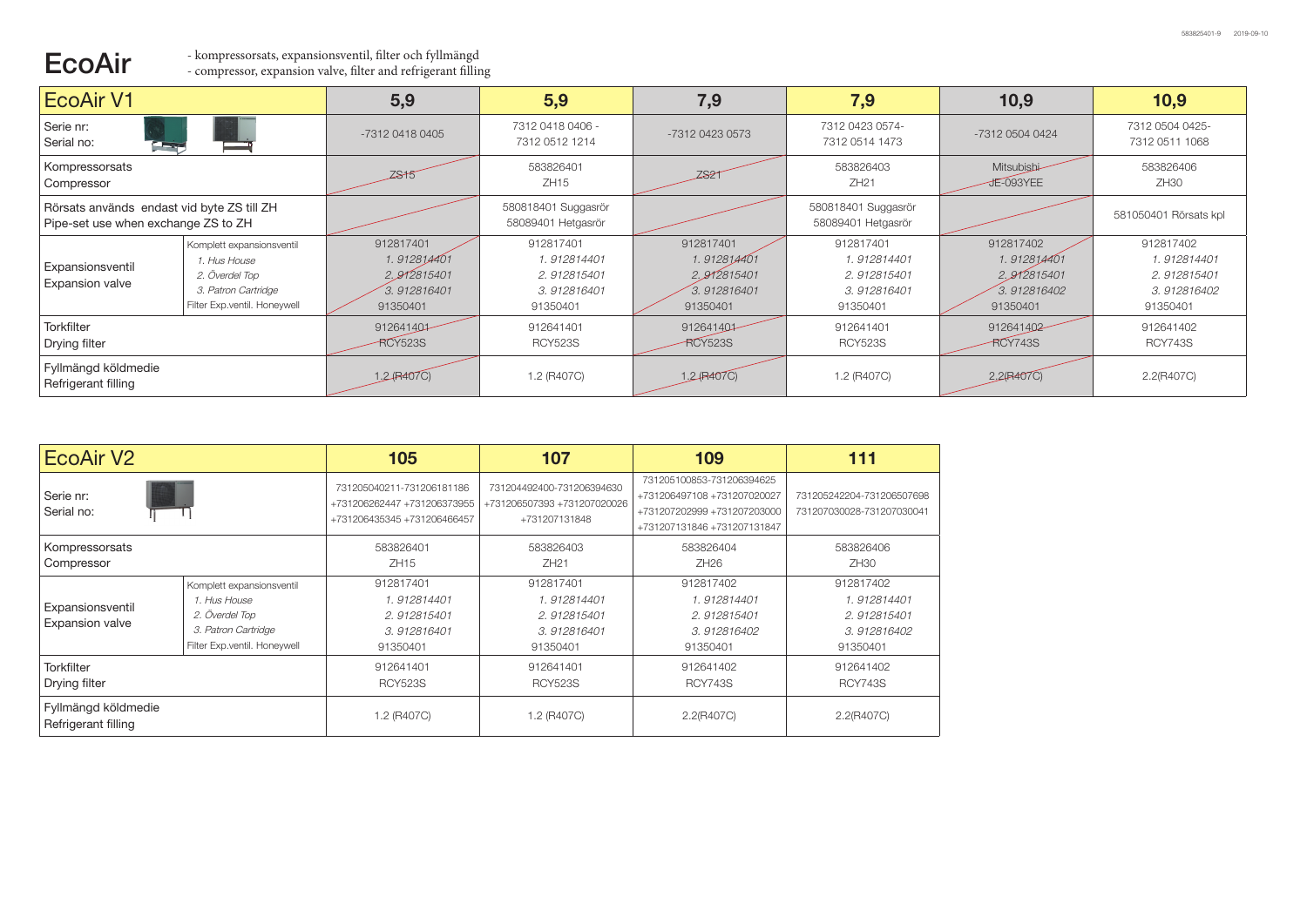| <b>EcoAir V3</b>                           | 105                                                                            | 105                                                                                             | 105                                                           | 107                                                            | 107                            | 107                           | 109                                                            | 109                                                                        | 109                           | 111                                            | 111             | 111                           |
|--------------------------------------------|--------------------------------------------------------------------------------|-------------------------------------------------------------------------------------------------|---------------------------------------------------------------|----------------------------------------------------------------|--------------------------------|-------------------------------|----------------------------------------------------------------|----------------------------------------------------------------------------|-------------------------------|------------------------------------------------|-----------------|-------------------------------|
| Serie nr:<br>Serial no:                    | 731205515508+<br>73120602182+<br>73120602183+<br>731206050381-<br>731206384196 | 731209243383-<br>731209243412<br>731209253595-<br>731209253642<br>731206425034-<br>731209253619 | Ny<br>expansionsventil<br>vid reservdelsbyte<br>-731209253619 | 731205515509-<br>731205515511<br>731206020184-<br>731206414858 | 73120646-6298-<br>731209253717 | 731206466298-<br>731209253717 | 731205515512-<br>731205515513<br>731206020176-<br>731207371235 | Produkter med<br>justerad fyllmängd<br>& expansionsventil<br>-731207371235 | 731208060405-<br>731209500955 | 731205515514+<br>731206020180-<br>731207492770 | -731207492771   | 731208060429-<br>731209500956 |
| Kompressorsats                             | 583826401                                                                      | 583826401                                                                                       | 583826401                                                     | 583826403                                                      | 583826403                      | 583826403                     | 583826404                                                      | 583826404                                                                  | 583826404                     | 583826406                                      | 583826406       | 583826406                     |
| Compressor                                 | ZH15                                                                           | ZH15                                                                                            | ZH15                                                          | ZH21                                                           | ZH21                           | ZH21                          | ZH26                                                           | ZH26                                                                       | ZH26                          | ZH30                                           | ZH30            | Z H30                         |
| Expansionsventil                           | 913130401                                                                      | 913130405R                                                                                      | 913130424R                                                    | 913130402                                                      | 913130406R                     | 913130406R                    | 913130403R                                                     | 913130403R                                                                 | 913130420R                    | 913130404R                                     | 913130420R      | 913130420R                    |
| <b>Expansion valve</b>                     | <b>ILEX 2.0</b>                                                                | EEX2.5                                                                                          | TLEX 3.0                                                      | <b>ILEX 2.5</b>                                                | EEX3.0                         | <b>TLEX 3.0</b>               | <b>ILEX 3.0</b>                                                | <b>JLEX 3.0</b>                                                            | <b>TLEX 3.0</b>               | <b>ILEX 3.0</b>                                | <b>JLEX 3.0</b> | TLEX 3.0                      |
| Torkfilter                                 | 912641401                                                                      | 912641401                                                                                       | 912641401                                                     | 912641401                                                      | 912641401                      | 912641402                     | 912641402                                                      | 912641402                                                                  | 912641402                     | 912641402*                                     | 912641402*      | 912641405                     |
| Drying filter                              | <b>BCY523S</b>                                                                 | <b>BeY523S</b>                                                                                  | <b>RCY523S</b>                                                | <b>BeY523S</b>                                                 | <b>BeY523S</b>                 | <b>RCY743S</b>                | <b>BeY743S</b>                                                 | <b>BCY743S</b>                                                             | <b>RCY743S</b>                | <b>BeY743S</b>                                 | <b>BeY743S</b>  | RCY743S-EA 111                |
| Fyllmängd köldmedie<br>Refrigerant filling | 1.2 (R407C)                                                                    | $1.2$ (R407C)                                                                                   | 1.2 (R407C)                                                   | 1.2 (B407C)                                                    | $1.3$ (R407C)                  | 1.4 (R407C)                   | 2.2 (R407C)                                                    | $1.8$ (R407C)                                                              | 1.8 (R407C)                   | 2.2 (R407C)                                    | $1.8$ (R407C)   | 2.0 (R407C)                   |

| EcoAir V3.2                                | 105                                                                                                  | 107                                                                                 |
|--------------------------------------------|------------------------------------------------------------------------------------------------------|-------------------------------------------------------------------------------------|
| Serie nr:<br>Serial no:                    | 731209202932+<br>731209273339-731209273343<br>731209253751-731209253752<br>731209263919-731211151380 | 731209273344-731209273348<br>731209253753-731209253754<br>731209263959-731211151380 |
| Kompressorsats                             | 583826401                                                                                            | 583826403                                                                           |
| Compressor                                 | ZH15                                                                                                 | ZH21                                                                                |
| Expansionsventil                           | 913130424R                                                                                           | 587054302R                                                                          |
| <b>Expansion valve</b>                     | <b>TLEX 3.0</b>                                                                                      | <b>TLEX 3.0</b>                                                                     |
| <b>Torkfilter</b>                          | 912641402                                                                                            | 912641402                                                                           |
| Drying filter                              | <b>RCY743S</b>                                                                                       | <b>RCY743S</b>                                                                      |
| Fyllmängd köldmedie<br>Refrigerant filling | 1.7 (R407C)                                                                                          | 1.7 (R407C)                                                                         |

| <b>EcoAir V3</b><br><b>Polar Edtion</b> | 107                           | 109                           | EcoAir V3.2<br><b>Polar Edtion</b>         | 107                                            |
|-----------------------------------------|-------------------------------|-------------------------------|--------------------------------------------|------------------------------------------------|
| Serie nr:<br>Serial no:                 | 731207381472-<br>731209243570 | 731207381547-                 | Serie nr:<br>Serial no:                    | 731209253755+<br>731209273349-<br>731209273350 |
| Kompressorsats<br>Compressor            | 583826407<br>ZS21             | 583826408<br><b>ZS26</b>      |                                            | 731209264004-<br>731211151380                  |
| Expansionsventil<br>Expansion valve     | 913130418R<br><b>TLEX 3.5</b> | 913130419R<br><b>TLEX 3.5</b> | Kompressorsats<br>Compressor               | 583826407<br><b>ZS21</b>                       |
| <b>Torkfilter</b><br>Drying filter      | 912641403<br><b>RCY924S</b>   | 912641403<br>RCY924S          | Expansionsventil<br><b>Expansion valve</b> | 913130418R<br><b>TLEX 3.5</b>                  |
| Fyllmängd köldmedie                     | 1.7 (R407C)                   | 2.0 (R407C)                   | <b>Torkfilter</b><br>Drying filter         | 912641403<br><b>RCY924S</b>                    |
| Refrigerant filling                     |                               |                               | Fyllmängd köldmedie<br>Refrigerant filling | 2.1 (R407C)                                    |

| EcoAir V3.5                                | 105              | 107            | 110                            |
|--------------------------------------------|------------------|----------------|--------------------------------|
| Serie nr:<br>Serial no:                    | 731211151381-    | 731211151381-  | 731209385695+<br>731210110974- |
| Kompressorsats                             | 583826401        | 583826403      | 583826406                      |
| Compressor                                 | ZH <sub>15</sub> | ZH21           | ZH30                           |
| Expansionsventil                           | 587054301R       | 587054302R     | 587054303R                     |
| Expansion valve                            | <b>TLEX 3.0</b>  | TLEX 3.0       | <b>TLEX 3.5</b>                |
| <b>Torkfilter</b>                          | 912641402        | 912641402      | 912641403                      |
| Drying filter                              | <b>RCY743S</b>   | <b>RCY743S</b> | <b>RCY924S</b>                 |
| Fyllmängd köldmedie<br>Refrigerant filling | 1.7 (R407C)      | 1.7 (R407C)    | 2.6 (R407C)                    |

| EcoAir V3.5<br><b>Polar Edtion</b>         | 107              | 110               |
|--------------------------------------------|------------------|-------------------|
| Serie nr:<br>Serial no:                    | 731211151381-    | 731210110974-     |
| Kompressorsats                             | 583826407        | 583826409         |
| Compressor                                 | ZS <sub>21</sub> | ZS30              |
| Expansionsventil                           | 587054304R       | 587054305R        |
| <b>Expansion valve</b>                     | TLEX E0848       | <b>TLEX E0753</b> |
| Torkfilter                                 | 912641403        | 912641403         |
| Drying filter                              | <b>RCY924S</b>   | <b>RCY924S</b>    |
| Fyllmängd köldmedie<br>Refrigerant filling | 2.1 (R404A)      | 2.8 (R404A)       |